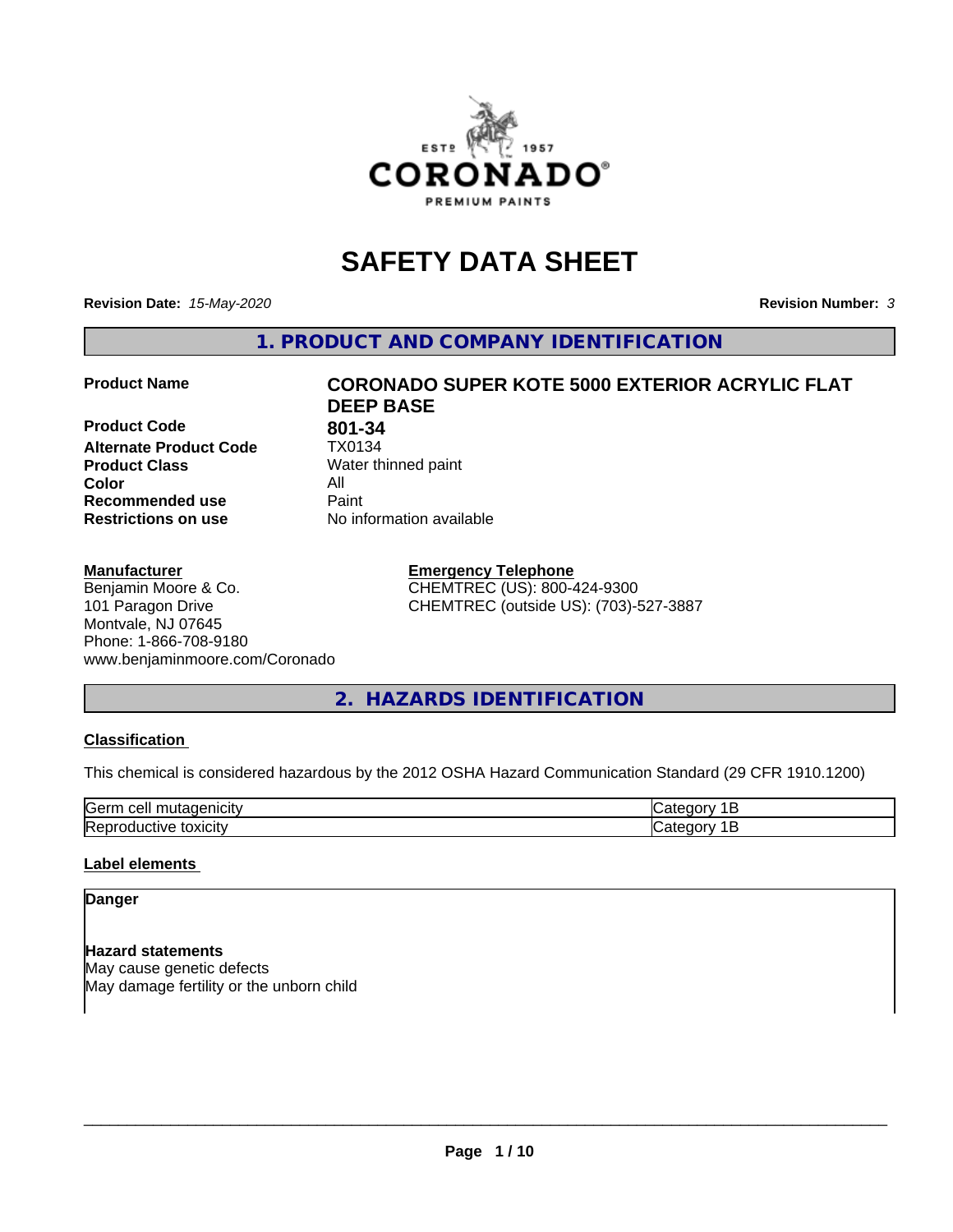

**Appearance** liquid **Odor in the original of the original of the original of the original of the original of the original of the original of the original of the original of the original of the original of the original of t** 

#### **Precautionary Statements - Prevention**

Obtain special instructions before use Do not handle until all safety precautions have been read and understood Use personal protective equipment as required

#### **Precautionary Statements - Response**

IF exposed or concerned: Get medical advice/attention

#### **Precautionary Statements - Storage**

Store locked up

#### **Precautionary Statements - Disposal**

Dispose of contents/container to an approved waste disposal plant

#### **Hazards not otherwise classified (HNOC)**

Not applicable

#### **Other information**

No information available

#### **3. COMPOSITION INFORMATION ON COMPONENTS**

\_\_\_\_\_\_\_\_\_\_\_\_\_\_\_\_\_\_\_\_\_\_\_\_\_\_\_\_\_\_\_\_\_\_\_\_\_\_\_\_\_\_\_\_\_\_\_\_\_\_\_\_\_\_\_\_\_\_\_\_\_\_\_\_\_\_\_\_\_\_\_\_\_\_\_\_\_\_\_\_\_\_\_\_\_\_\_\_\_\_\_\_\_

| <b>Chemical name</b>                         | <b>CAS No.</b> | Weight-%    |
|----------------------------------------------|----------------|-------------|
| Nepheline syenite                            | 37244-96-5     | $20 - 25$   |
| Titanium dioxide                             | 13463-67-7     | $5 - 10$    |
| Zinc oxide                                   | 1314-13-2      | - 5         |
| Propylene glycol                             | $57 - 55 - 6$  | $-5$        |
| Sodium C14-C16 olefin sulfonate              | 68439-57-6     | $0.1 - 0.5$ |
| Carbamic acid, 1H-benzimidazol-2-yl-, methyl | 10605-21-7     | $0.1 - 0.5$ |
| ester                                        |                |             |

#### **4. FIRST AID MEASURES**

| <b>General Advice</b> | If symptoms persist, call a physician. Show this safety data sheet to the doctor in<br>attendance.       |
|-----------------------|----------------------------------------------------------------------------------------------------------|
| <b>Eye Contact</b>    | Rinse thoroughly with plenty of water for at least 15 minutes and consult a<br>physician.                |
| <b>Skin Contact</b>   | Wash off immediately with soap and plenty of water while removing all<br>contaminated clothes and shoes. |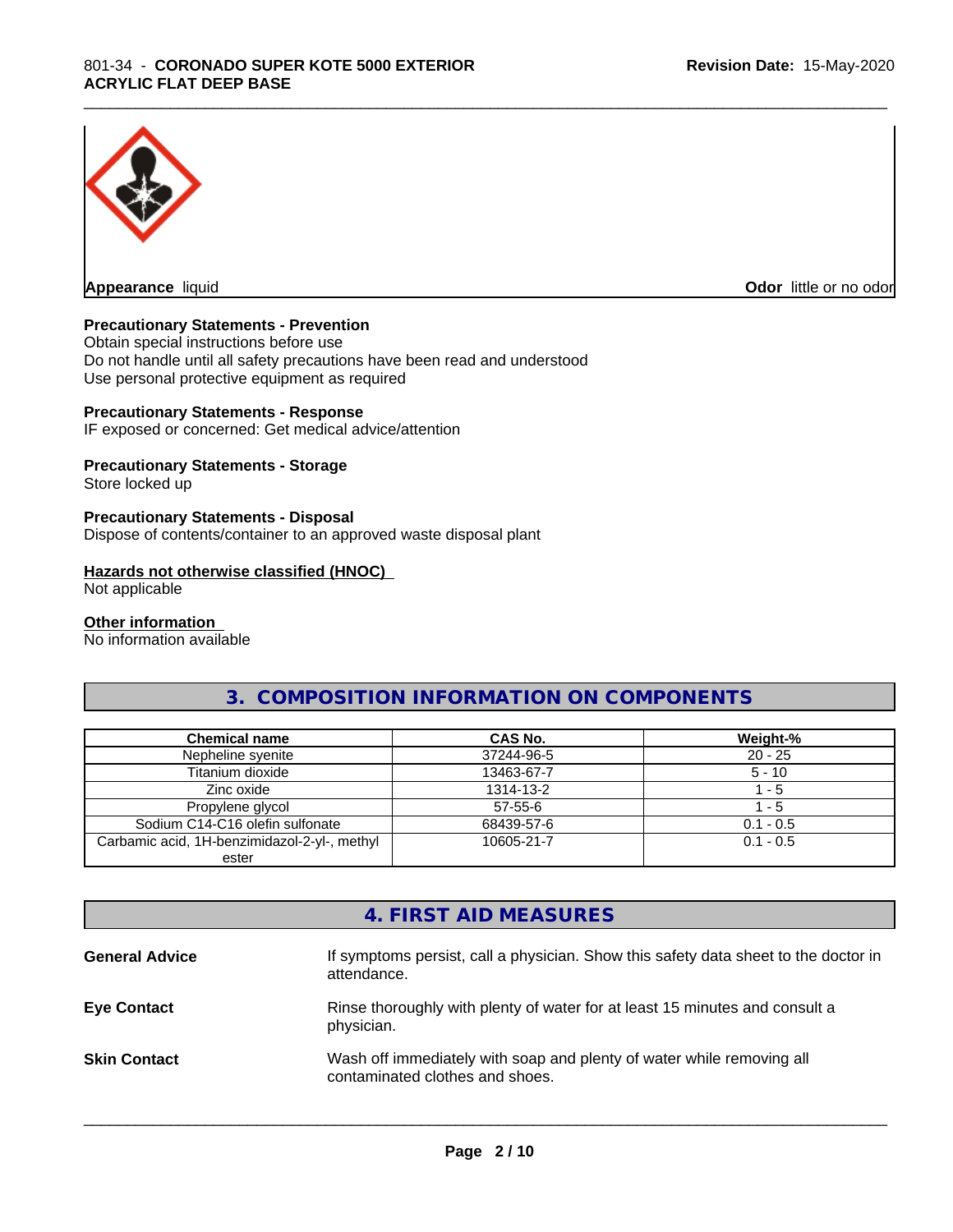| <b>Inhalation</b>                                 |                                                               |                                                                                                   | Move to fresh air. If symptoms persist, call a physician. |                                                                                                                 |  |
|---------------------------------------------------|---------------------------------------------------------------|---------------------------------------------------------------------------------------------------|-----------------------------------------------------------|-----------------------------------------------------------------------------------------------------------------|--|
| Ingestion                                         |                                                               | Clean mouth with water and afterwards drink plenty of water. Consult a physician<br>if necessary. |                                                           |                                                                                                                 |  |
| <b>Most Important</b>                             | <b>Symptoms/Effects</b>                                       | None known.                                                                                       |                                                           |                                                                                                                 |  |
|                                                   | <b>Notes To Physician</b>                                     |                                                                                                   | Treat symptomatically.                                    |                                                                                                                 |  |
|                                                   |                                                               | 5. FIRE-FIGHTING MEASURES                                                                         |                                                           |                                                                                                                 |  |
|                                                   | <b>Suitable Extinguishing Media</b>                           |                                                                                                   |                                                           | Use extinguishing measures that are appropriate to local<br>circumstances and the surrounding environment.      |  |
|                                                   |                                                               | Protective equipment and precautions for firefighters                                             | and full protective gear.                                 | As in any fire, wear self-contained breathing apparatus<br>pressure-demand, MSHA/NIOSH (approved or equivalent) |  |
| <b>Specific Hazards Arising From The Chemical</b> |                                                               | Closed containers may rupture if exposed to fire or<br>extreme heat.                              |                                                           |                                                                                                                 |  |
|                                                   | <b>Sensitivity to mechanical impact</b>                       |                                                                                                   | No                                                        |                                                                                                                 |  |
| <b>Sensitivity to static discharge</b>            |                                                               | No                                                                                                |                                                           |                                                                                                                 |  |
| <b>Flash Point Data</b><br><b>Method</b>          | Flash point (°F)<br>Flash Point (°C)                          |                                                                                                   | Not applicable<br>Not applicable<br>Not applicable        |                                                                                                                 |  |
|                                                   | <b>Flammability Limits In Air</b>                             |                                                                                                   |                                                           |                                                                                                                 |  |
|                                                   | Lower flammability limit:<br><b>Upper flammability limit:</b> |                                                                                                   | Not applicable<br>Not applicable                          |                                                                                                                 |  |
| <b>NFPA</b>                                       | Health: 2                                                     | Flammability: 0                                                                                   | Instability: 0                                            | Special: Not Applicable                                                                                         |  |
| <b>NFPA Legend</b><br>0 - Not Hazardous           |                                                               |                                                                                                   |                                                           |                                                                                                                 |  |

\_\_\_\_\_\_\_\_\_\_\_\_\_\_\_\_\_\_\_\_\_\_\_\_\_\_\_\_\_\_\_\_\_\_\_\_\_\_\_\_\_\_\_\_\_\_\_\_\_\_\_\_\_\_\_\_\_\_\_\_\_\_\_\_\_\_\_\_\_\_\_\_\_\_\_\_\_\_\_\_\_\_\_\_\_\_\_\_\_\_\_\_\_

- 1 Slightly
- 2 Moderate
- 3 High
- 4 Severe

*The ratings assigned are only suggested ratings, the contractor/employer has ultimate responsibilities for NFPA ratings where this system is used.*

*Additional information regarding the NFPA rating system is available from the National Fire Protection Agency (NFPA) at www.nfpa.org.*

#### **6. ACCIDENTAL RELEASE MEASURES**

**Personal Precautions** Avoid contact with skin, eyes and clothing. Ensure adequate ventilation.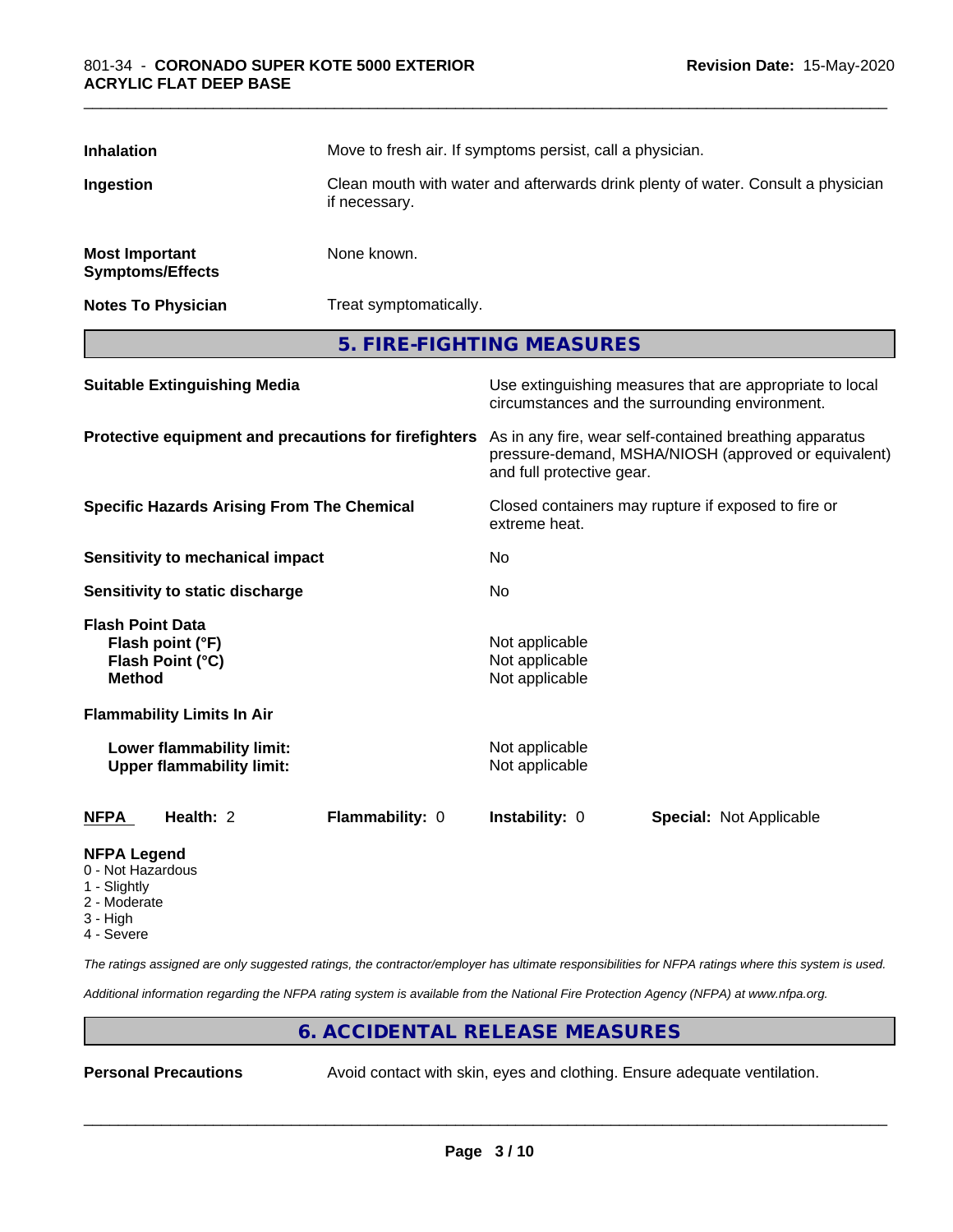| <b>Other Information</b>         | Prevent further leakage or spillage if safe to do so.                                                                                                                            |  |  |
|----------------------------------|----------------------------------------------------------------------------------------------------------------------------------------------------------------------------------|--|--|
| <b>Environmental precautions</b> | See Section 12 for additional Ecological Information.                                                                                                                            |  |  |
| <b>Methods for Cleaning Up</b>   | Soak up with inert absorbent material. Sweep up and shovel into suitable<br>containers for disposal.                                                                             |  |  |
|                                  | 7. HANDLING AND STORAGE                                                                                                                                                          |  |  |
| <b>Handling</b>                  | Avoid contact with skin, eyes and clothing. Avoid breathing vapors, spray mists or<br>sanding dust. In case of insufficient ventilation, wear suitable respiratory<br>equipment. |  |  |
| <b>Storage</b>                   | Keep container tightly closed. Keep out of the reach of children.                                                                                                                |  |  |
| <b>Incompatible Materials</b>    | No information available                                                                                                                                                         |  |  |
|                                  |                                                                                                                                                                                  |  |  |

\_\_\_\_\_\_\_\_\_\_\_\_\_\_\_\_\_\_\_\_\_\_\_\_\_\_\_\_\_\_\_\_\_\_\_\_\_\_\_\_\_\_\_\_\_\_\_\_\_\_\_\_\_\_\_\_\_\_\_\_\_\_\_\_\_\_\_\_\_\_\_\_\_\_\_\_\_\_\_\_\_\_\_\_\_\_\_\_\_\_\_\_\_

#### **8. EXPOSURE CONTROLS/PERSONAL PROTECTION**

#### **Exposure Limits**

| <b>Chemical name</b> | <b>ACGIH TLV</b>                                                                                                | <b>OSHA PEL</b>                                |
|----------------------|-----------------------------------------------------------------------------------------------------------------|------------------------------------------------|
| Titanium dioxide     | TWA: $10 \text{ ma/m}^3$                                                                                        | 15 mg/m $3$ - TWA                              |
| Zinc oxide           | STEL: 10 mg/m <sup>3</sup> respirable particulate  <br>matter<br>TWA: $2 \text{ mg/m}^3$ respirable particulate | 5 mg/m <sup>3</sup> - TWA<br>15 mg/m $3$ - TWA |
|                      | matter                                                                                                          |                                                |

#### **Legend**

ACGIH - American Conference of Governmental Industrial Hygienists Exposure Limits OSHA - Occupational Safety & Health Administration Exposure Limits N/E - Not Established

| <b>Engineering Measures</b> | Ensure adequate ventilation, especially in confined areas. |
|-----------------------------|------------------------------------------------------------|
|                             |                                                            |

#### **Personal Protective Equipment**

| <b>Eye/Face Protection</b>    | Safety glasses with side-shields.                                                                                                                                                                                                                                                                                                                                   |
|-------------------------------|---------------------------------------------------------------------------------------------------------------------------------------------------------------------------------------------------------------------------------------------------------------------------------------------------------------------------------------------------------------------|
| <b>Skin Protection</b>        | Protective gloves and impervious clothing.                                                                                                                                                                                                                                                                                                                          |
| <b>Respiratory Protection</b> | Use only with adequate ventilation. In operations where exposure limits are<br>exceeded, use a NIOSH approved respirator that has been selected by a<br>technically qualified person for the specific work conditions. When spraying the<br>product or applying in confined areas, wear a NIOSH approved respirator<br>specified for paint spray or organic vapors. |
| <b>Llugiana Magauras</b>      | Avoid contact with alin, avec and alathing. Bemove and week conteminated                                                                                                                                                                                                                                                                                            |

**Hygiene Measures** Avoid contact with skin, eyes and clothing. Remove and wash contaminated clothing before re-use. Wash thoroughly after handling.

#### **9. PHYSICAL AND CHEMICAL PROPERTIES**

**Appearance** liquid **and a limitation of the contract of the contract of the contract of the contract of the contract of the contract of the contract of the contract of the contract of the contract of the contract of the c Odor**<br> **Odor Threshold**<br> **Odor Threshold CODOR CODOR CODOR CODOR CODOR CODOR CODOR CODOR CODOR CODOR CODOR** 

**No information available**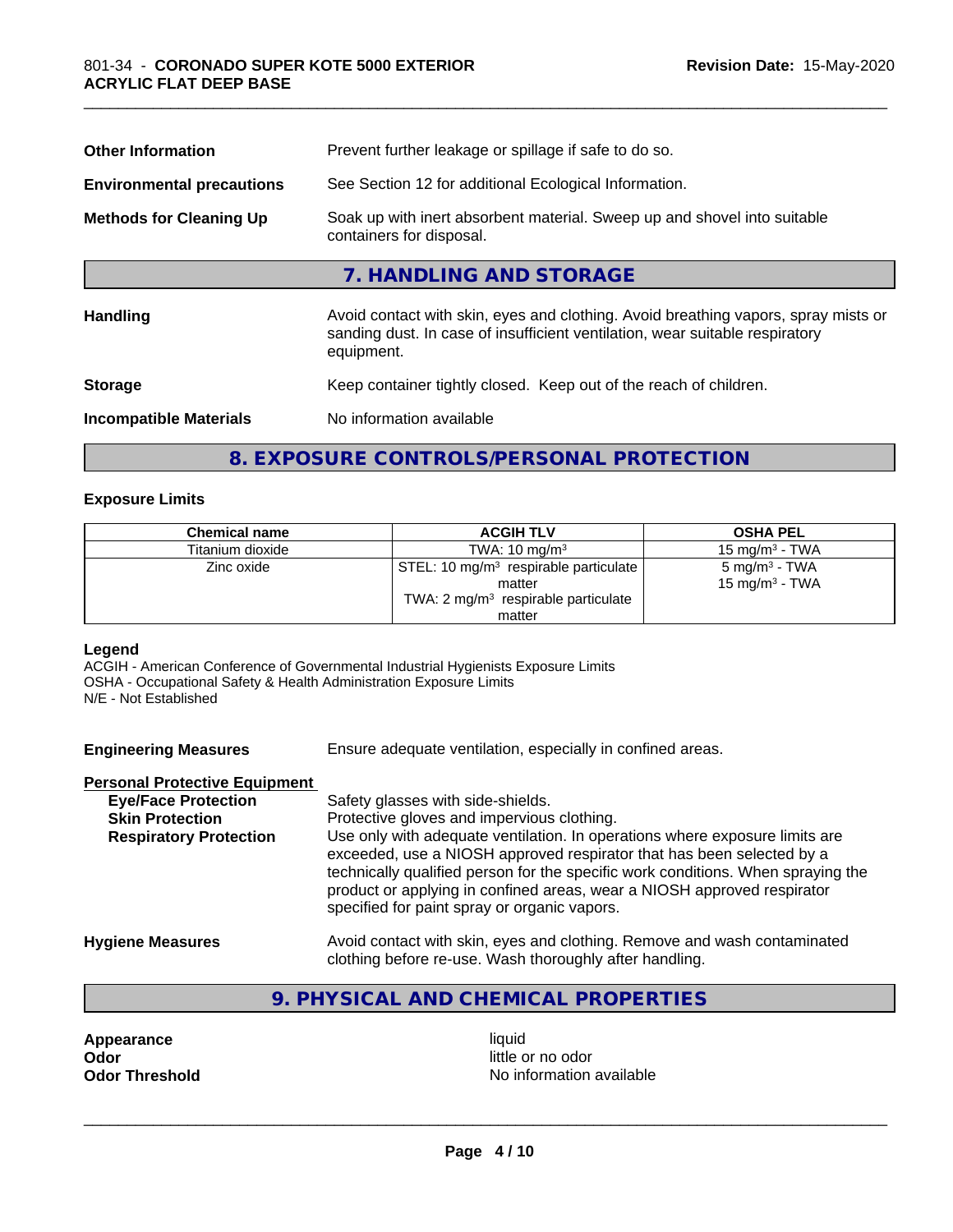**Density (lbs/gal)** 10.8 - 10.9<br> **Specific Gravity** 1.29 - 1.31 **Specific Gravity pH** No information available **Viscosity (cps)** No information available **Solubility(ies)** No information available **Water solubility Water solubility Water solubility Water solubility Water solubility Water solution Evaporation Rate** Note 2008 and 2009 No information available **Vapor pressure** No information available in the North American Monte available in the North American available **Vapor density** No information available **Wt. % Solids** 45 - 55 **Vol. % Solids** 30 - 40 **Wt. % Volatiles** 45 - 55 **Vol. % Volatiles** 60 - 70 **VOC Regulatory Limit (g/L)** < 50 **Boiling Point (°F)** 212 **Boiling Point (°C)** 100 **Freezing point (°F)** 32 **Freezing Point (°C)** 0 **Flash point (°F)**<br> **Flash Point (°C)**<br> **Flash Point (°C)**<br> **Not** applicable **Flash Point (°C) Method** Not applicable **Flammability (solid, gas)** Not applicable **Upper flammability limit:**<br> **Lower flammability limit:**<br>
Not applicable<br>
Not applicable **Lower flammability limit:**<br> **Autoignition Temperature (°F)** Not applicable havailable available **Autoignition Temperature (°F)**<br> **Autoignition Temperature (°C)** No information available **Autoignition Temperature (°C) Decomposition Temperature (°F)** No information available **Decomposition Temperature (°C)**<br> **Partition coefficient**<br> **Partition coefficient**<br> **No** information available

**No information available** 

\_\_\_\_\_\_\_\_\_\_\_\_\_\_\_\_\_\_\_\_\_\_\_\_\_\_\_\_\_\_\_\_\_\_\_\_\_\_\_\_\_\_\_\_\_\_\_\_\_\_\_\_\_\_\_\_\_\_\_\_\_\_\_\_\_\_\_\_\_\_\_\_\_\_\_\_\_\_\_\_\_\_\_\_\_\_\_\_\_\_\_\_\_

### **10. STABILITY AND REACTIVITY**

| <b>Reactivity</b>                       | Not Applicable                           |
|-----------------------------------------|------------------------------------------|
| <b>Chemical Stability</b>               | Stable under normal conditions.          |
| <b>Conditions to avoid</b>              | Prevent from freezing.                   |
| <b>Incompatible Materials</b>           | No materials to be especially mentioned. |
| <b>Hazardous Decomposition Products</b> | None under normal use.                   |
| Possibility of hazardous reactions      | None under normal conditions of use.     |

**11. TOXICOLOGICAL INFORMATION**

#### **Product Information**

#### **Information on likely routes of exposure**

**Principal Routes of Exposure** Eye contact, skin contact and inhalation.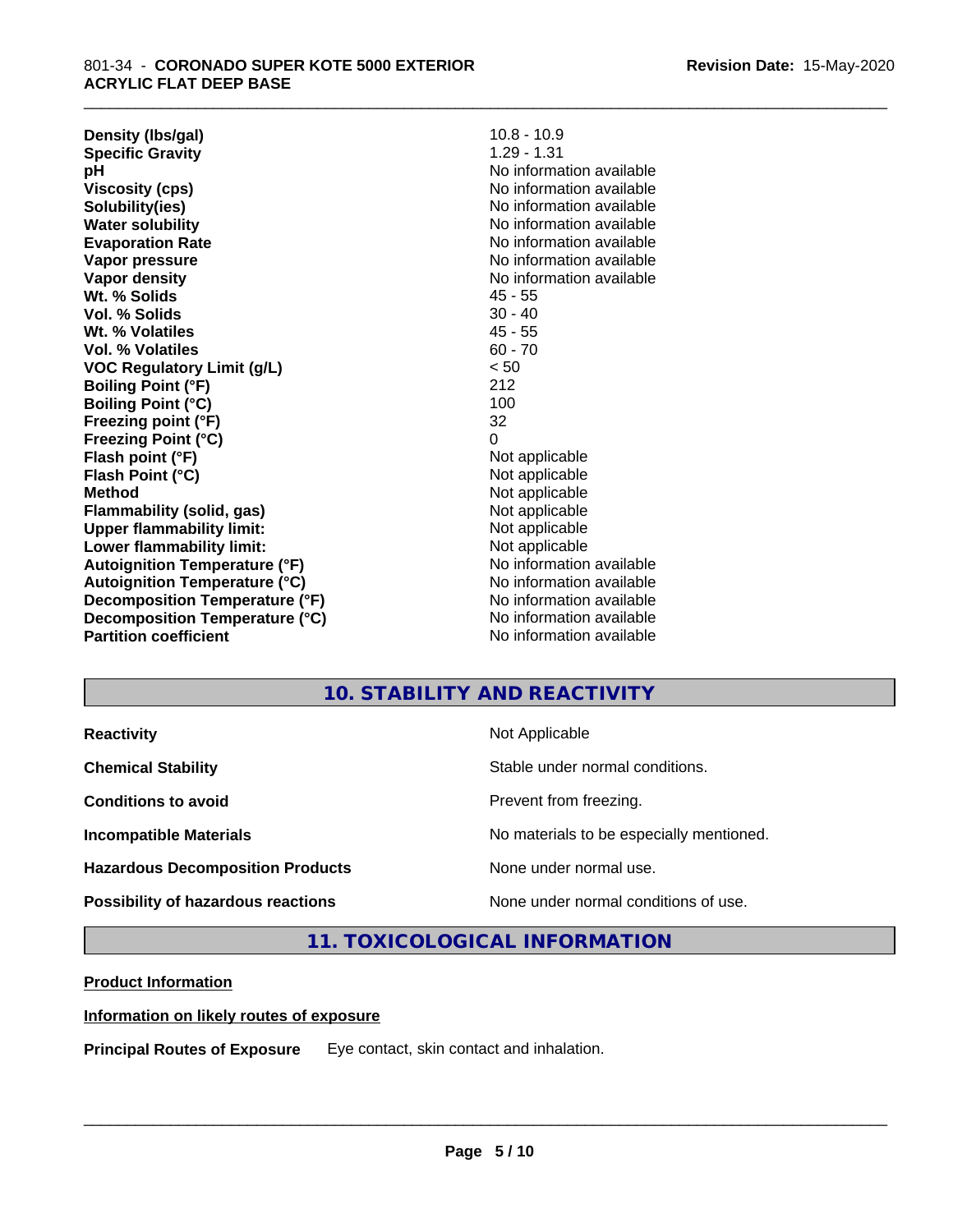| <b>Acute Toxicity</b>           |                                                                                                                 |
|---------------------------------|-----------------------------------------------------------------------------------------------------------------|
| <b>Product Information</b>      | No information available                                                                                        |
|                                 | Symptoms related to the physical, chemical and toxicological characteristics                                    |
| <b>Symptoms</b>                 | No information available                                                                                        |
|                                 | Delayed and immediate effects as well as chronic effects from short and long-term exposure                      |
| Eye contact                     | May cause slight irritation.                                                                                    |
| <b>Skin contact</b>             | Substance may cause slight skin irritation. Prolonged or repeated contact may dry<br>skin and cause irritation. |
| <b>Inhalation</b>               | May cause irritation of respiratory tract.                                                                      |
| Ingestion                       | Ingestion may cause gastrointestinal irritation, nausea, vomiting and diarrhea.                                 |
| <b>Sensitization</b>            | No information available                                                                                        |
| <b>Neurological Effects</b>     | No information available.                                                                                       |
| <b>Mutagenic Effects</b>        | Suspected of causing genetic defects.                                                                           |
| <b>Reproductive Effects</b>     | May damage fertility or the unborn child.                                                                       |
| <b>Developmental Effects</b>    | No information available.                                                                                       |
| <b>Target organ effects</b>     | No information available.                                                                                       |
| <b>STOT - single exposure</b>   | No information available.                                                                                       |
| <b>STOT - repeated exposure</b> | No information available.                                                                                       |
| Other adverse effects           | No information available.                                                                                       |
| <b>Aspiration Hazard</b>        | No information available                                                                                        |

#### **Numerical measures of toxicity**

**The following values are calculated based on chapter 3.1 of the GHS document**

| <b>ATEmix (oral)</b>   | 107471 mg/kg  |
|------------------------|---------------|
| <b>ATEmix (dermal)</b> | 1659886 mg/kg |

#### **Component Information**

| Chemical name                                                       | Oral LD50                                    | Dermal LD50                                                     | <b>Inhalation LC50</b>   |
|---------------------------------------------------------------------|----------------------------------------------|-----------------------------------------------------------------|--------------------------|
| Titanium dioxide<br>13463-67-7                                      | $> 10000$ mg/kg (Rat)                        |                                                                 |                          |
| Zinc oxide<br>1314-13-2                                             | $>$ 5000 mg/kg (Rat)                         |                                                                 |                          |
| Propylene glycol<br>57-55-6                                         | $= 20$ g/kg (Rat)                            | $= 20800$ mg/kg (Rabbit)                                        |                          |
| Sodium C14-C16 olefin sulfonate<br>68439-57-6                       | $= 2220$ mg/kg (Rat)                         | $>$ 740 mg/kg (Rabbit)                                          | $\overline{\phantom{0}}$ |
| Carbamic acid,<br>1H-benzimidazol-2-yl-, methyl ester<br>10605-21-7 | $>$ 5050 mg/kg (Rat)<br>$= 6400$ mg/kg (Rat) | $-10000$ mg/kg (Rabbit) = 2 g/kg<br>$Rat$ = 8500 mg/kg (Rabbit) |                          |

#### **Chronic Toxicity**

#### **Carcinogenicity**

*The information below indicateswhether each agency has listed any ingredient as a carcinogen:.*

| <b>Chemical name</b>                   | <b>IARC</b>          | <b>NTP</b> | OSHA   |  |
|----------------------------------------|----------------------|------------|--------|--|
|                                        | Possible Human<br>2B |            | Listed |  |
| $\dot{}$ Titanium $\ddot{}$<br>dioxide | Carcinoɑen           |            |        |  |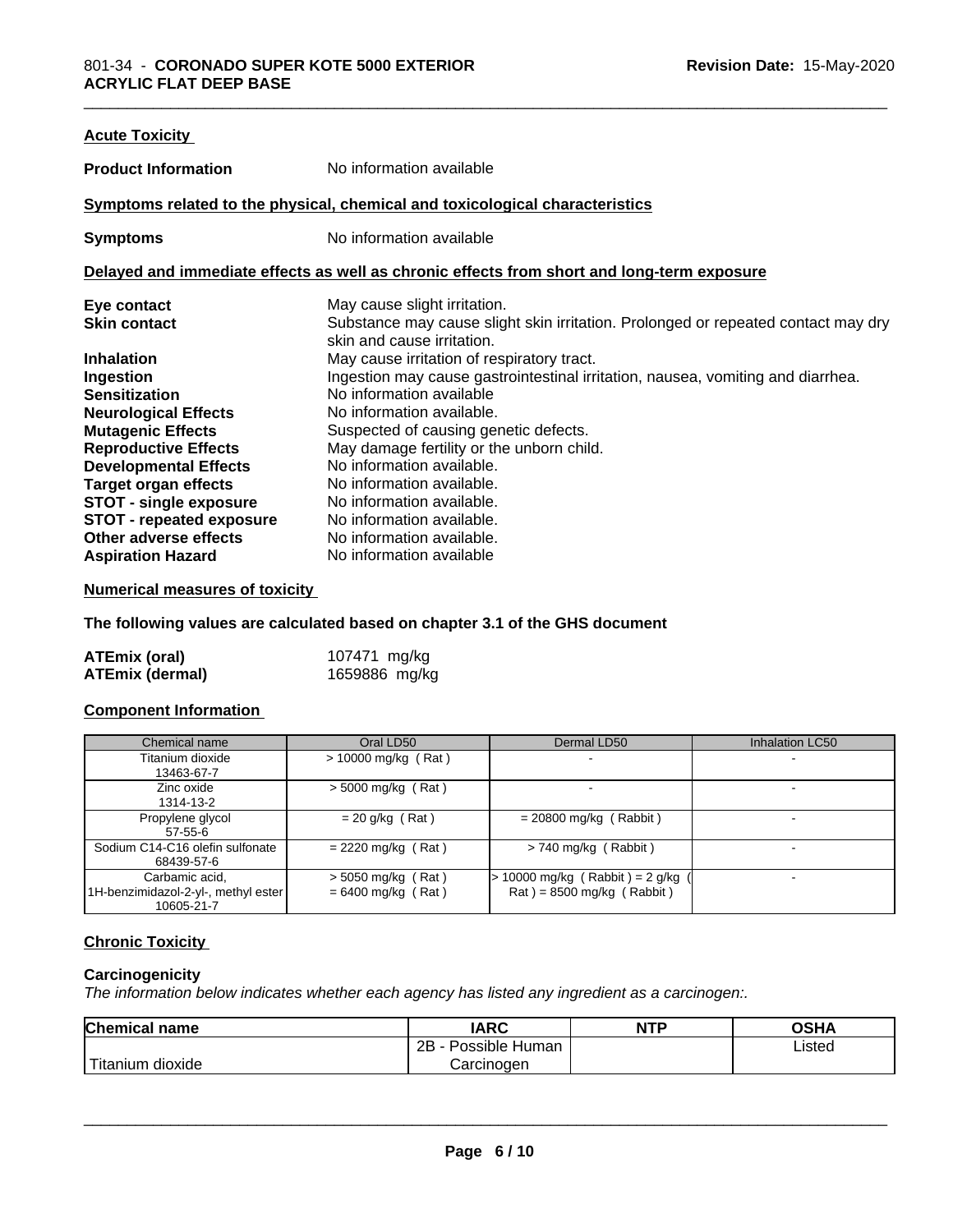• Although IARC has classified titanium dioxide as possibly carcinogenic to humans (2B), their summary concludes: "No significant exposure to titanium dioxide is thought to occur during the use of products in which titanium dioxide is bound to other materials, such as paint."

\_\_\_\_\_\_\_\_\_\_\_\_\_\_\_\_\_\_\_\_\_\_\_\_\_\_\_\_\_\_\_\_\_\_\_\_\_\_\_\_\_\_\_\_\_\_\_\_\_\_\_\_\_\_\_\_\_\_\_\_\_\_\_\_\_\_\_\_\_\_\_\_\_\_\_\_\_\_\_\_\_\_\_\_\_\_\_\_\_\_\_\_\_

#### **Legend**

IARC - International Agency for Research on Cancer NTP - National Toxicity Program OSHA - Occupational Safety & Health Administration

**12. ECOLOGICAL INFORMATION**

#### **Ecotoxicity Effects**

The environmental impact of this product has not been fully investigated.

#### **Product Information**

#### **Acute Toxicity to Fish**

No information available

#### **Acute Toxicity to Aquatic Invertebrates**

No information available

#### **Acute Toxicity to Aquatic Plants**

No information available

#### **Persistence / Degradability**

No information available.

#### **Bioaccumulation**

No information available.

#### **Mobility in Environmental Media**

No information available.

#### **Ozone**

No information available

#### **Component Information**

#### **Acute Toxicity to Fish**

Titanium dioxide  $LC50:$  > 1000 mg/L (Fathead Minnow - 96 hr.) Propylene glycol LC50: 710 mg/L (Fathead Minnow - 96 hr.) Carbamic acid, 1H-benzimidazol-2-yl-, methyl ester LC50: 1.5 mg/L (Rainbow Trout - 96 hr.)

#### **Acute Toxicity to Aquatic Invertebrates**

Propylene glycol EC50: > 10000 mg/L (Daphnia magna - 24 hr.) Carbamic acid, 1H-benzimidazol-2-yl-, methyl ester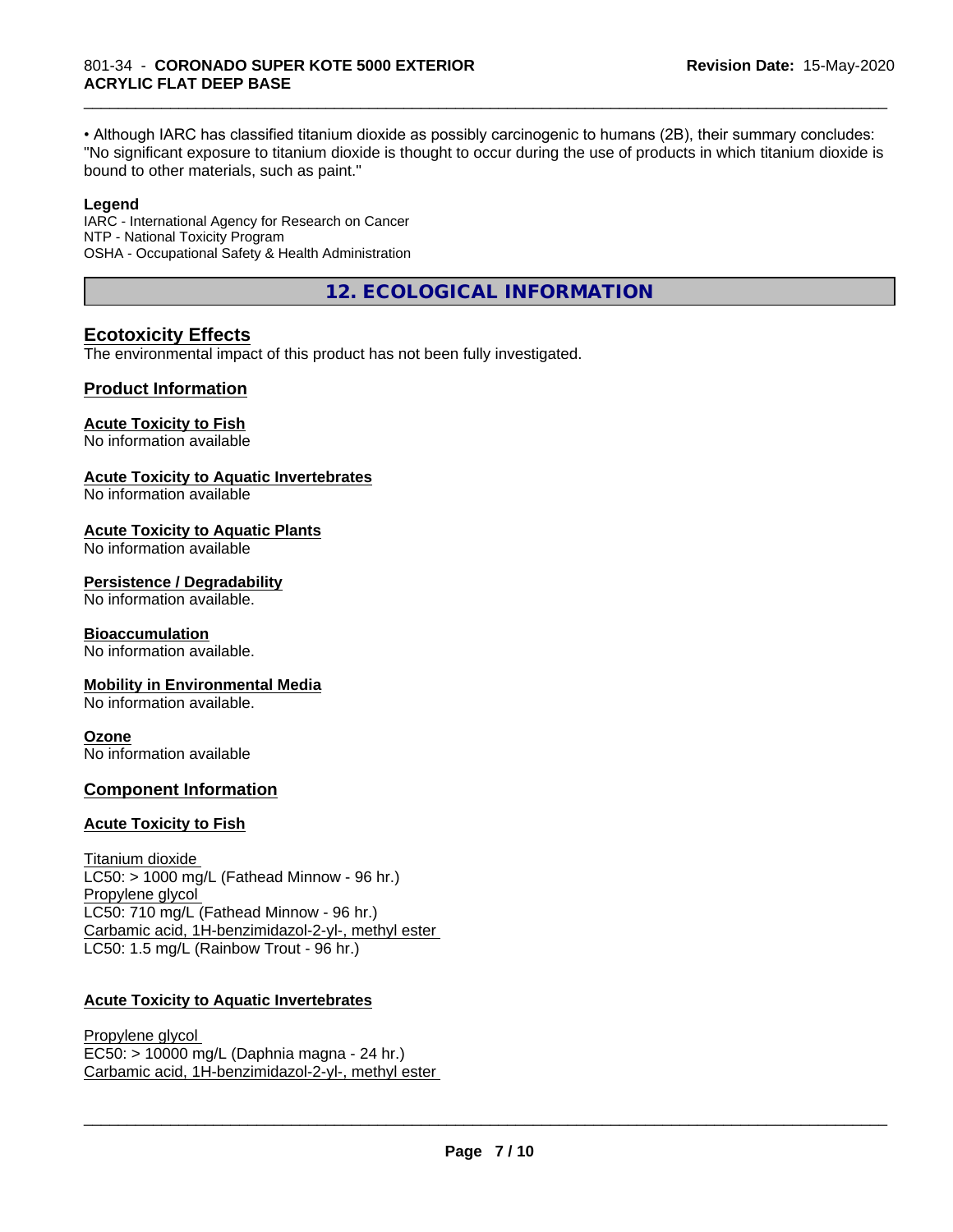#### LC50: 0.22 mg/L (water flea - 48 hr.)

#### **Acute Toxicity to Aquatic Plants**

No information available

|                              | 13. DISPOSAL CONSIDERATIONS                                                                                                                                                                                               |  |  |
|------------------------------|---------------------------------------------------------------------------------------------------------------------------------------------------------------------------------------------------------------------------|--|--|
| <b>Waste Disposal Method</b> | Dispose of in accordance with federal, state, and local regulations. Local<br>requirements may vary, consult your sanitation department or state-designated<br>environmental protection agency for more disposal options. |  |  |
|                              | <b>14. TRANSPORT INFORMATION</b>                                                                                                                                                                                          |  |  |
| <b>DOT</b>                   | Not regulated                                                                                                                                                                                                             |  |  |
| <b>ICAO/IATA</b>             | Not regulated                                                                                                                                                                                                             |  |  |
| <b>IMDG/IMO</b>              | Not regulated                                                                                                                                                                                                             |  |  |
|                              | <b>15. REGULATORY INFORMATION</b>                                                                                                                                                                                         |  |  |

\_\_\_\_\_\_\_\_\_\_\_\_\_\_\_\_\_\_\_\_\_\_\_\_\_\_\_\_\_\_\_\_\_\_\_\_\_\_\_\_\_\_\_\_\_\_\_\_\_\_\_\_\_\_\_\_\_\_\_\_\_\_\_\_\_\_\_\_\_\_\_\_\_\_\_\_\_\_\_\_\_\_\_\_\_\_\_\_\_\_\_\_\_

#### **International Inventories**

| <b>TSCA: United States</b> | Yes - All components are listed or exempt. |
|----------------------------|--------------------------------------------|
| <b>DSL: Canada</b>         | Yes - All components are listed or exempt. |

#### **Federal Regulations**

#### **SARA 311/312 hazardous categorization**

| Acute health hazard               | Nο  |
|-----------------------------------|-----|
| Chronic Health Hazard             | Yes |
| Fire hazard                       | N٥  |
| Sudden release of pressure hazard | N٥  |
| Reactive Hazard                   | N٥  |

#### **SARA 313**

Section 313 of Title III of the Superfund Amendments and Reauthorization Act of 1986 (SARA). This product contains a chemical or chemicals which are subject to the reporting requirements of the Act and Title 40 of the Code of Federal Regulations, Part 372:

| <b>Chemical name</b> | CAS No.   | Weight-% | <b>CERCLA/SARA 313</b>     |
|----------------------|-----------|----------|----------------------------|
|                      |           |          | (de minimis concentration) |
| Zinc oxide           | 1314-13-2 |          |                            |

 $\overline{\phantom{a}}$  ,  $\overline{\phantom{a}}$  ,  $\overline{\phantom{a}}$  ,  $\overline{\phantom{a}}$  ,  $\overline{\phantom{a}}$  ,  $\overline{\phantom{a}}$  ,  $\overline{\phantom{a}}$  ,  $\overline{\phantom{a}}$  ,  $\overline{\phantom{a}}$  ,  $\overline{\phantom{a}}$  ,  $\overline{\phantom{a}}$  ,  $\overline{\phantom{a}}$  ,  $\overline{\phantom{a}}$  ,  $\overline{\phantom{a}}$  ,  $\overline{\phantom{a}}$  ,  $\overline{\phantom{a}}$ 

#### **Clean Air Act,Section 112 Hazardous Air Pollutants (HAPs) (see 40 CFR 61)**

This product contains the following HAPs:

*None*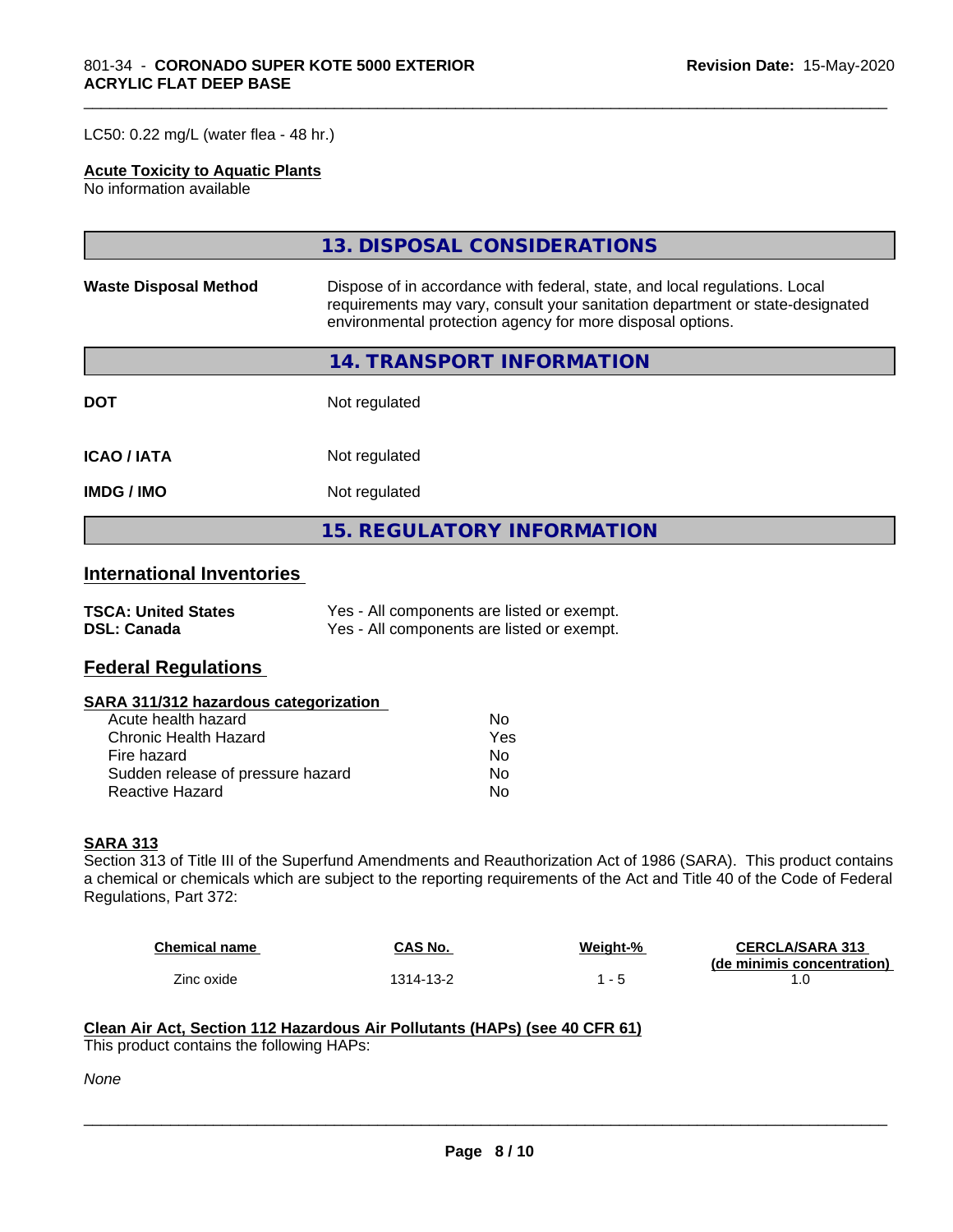#### **US State Regulations**

#### **California Proposition 65**

**AVIMARNING:** Cancer and Reproductive Harm– www.P65warnings.ca.gov

#### **State Right-to-Know**

| <b>Chemical name</b>                  | <b>Massachusetts</b> | <b>New Jersey</b> | Pennsylvania |
|---------------------------------------|----------------------|-------------------|--------------|
| Titanium dioxide                      |                      |                   |              |
| Zinc oxide                            |                      |                   |              |
| Carbamic acid, 1H-benzimidazol-2-yl-, |                      |                   |              |
| methyl ester                          |                      |                   |              |

\_\_\_\_\_\_\_\_\_\_\_\_\_\_\_\_\_\_\_\_\_\_\_\_\_\_\_\_\_\_\_\_\_\_\_\_\_\_\_\_\_\_\_\_\_\_\_\_\_\_\_\_\_\_\_\_\_\_\_\_\_\_\_\_\_\_\_\_\_\_\_\_\_\_\_\_\_\_\_\_\_\_\_\_\_\_\_\_\_\_\_\_\_

#### **Legend**

X - Listed

#### **16. OTHER INFORMATION**

| HMIS | Health: $2^*$ | <b>Flammability: 0</b> | <b>Reactivity: 0 PPE: -</b> |  |
|------|---------------|------------------------|-----------------------------|--|
|      |               |                        |                             |  |

#### **HMIS Legend**

- 0 Minimal Hazard
- 1 Slight Hazard
- 2 Moderate Hazard
- 3 Serious Hazard
- 4 Severe Hazard
- \* Chronic Hazard
- X Consult your supervisor or S.O.P. for "Special" handling instructions.

*Note: The PPE rating has intentionally been left blank. Choose appropriate PPE that will protect employees from the hazards the material will present under the actual normal conditions of use.*

*Caution: HMISÒ ratings are based on a 0-4 rating scale, with 0 representing minimal hazards or risks, and 4 representing significant hazards or risks. Although HMISÒ ratings are not required on MSDSs under 29 CFR 1910.1200, the preparer, has chosen to provide them. HMISÒ ratings are to be used only in conjunction with a fully implemented HMISÒ program by workers who have received appropriate HMISÒ training. HMISÒ is a registered trade and service mark of the NPCA. HMISÒ materials may be purchased exclusively from J. J. Keller (800) 327-6868.*

 **WARNING!** If you scrape, sand, or remove old paint, you may release lead dust. LEAD IS TOXIC. EXPOSURE TO LEAD DUST CAN CAUSE SERIOUS ILLNESS, SUCH AS BRAIN DAMAGE, ESPECIALLY IN CHILDREN. PREGNANT WOMEN SHOULD ALSO AVOID EXPOSURE.Wear a NIOSH approved respirator to control lead exposure. Clean up carefully with a HEPA vacuum and a wet mop. Before you start, find out how to protect yourself and your family by contacting the National Lead Information Hotline at 1-800-424-LEAD or log on to www.epa.gov/lead.

**Prepared By** Product Stewardship Department Benjamin Moore & Co. 101 Paragon Drive Montvale, NJ 07645 800-225-5554